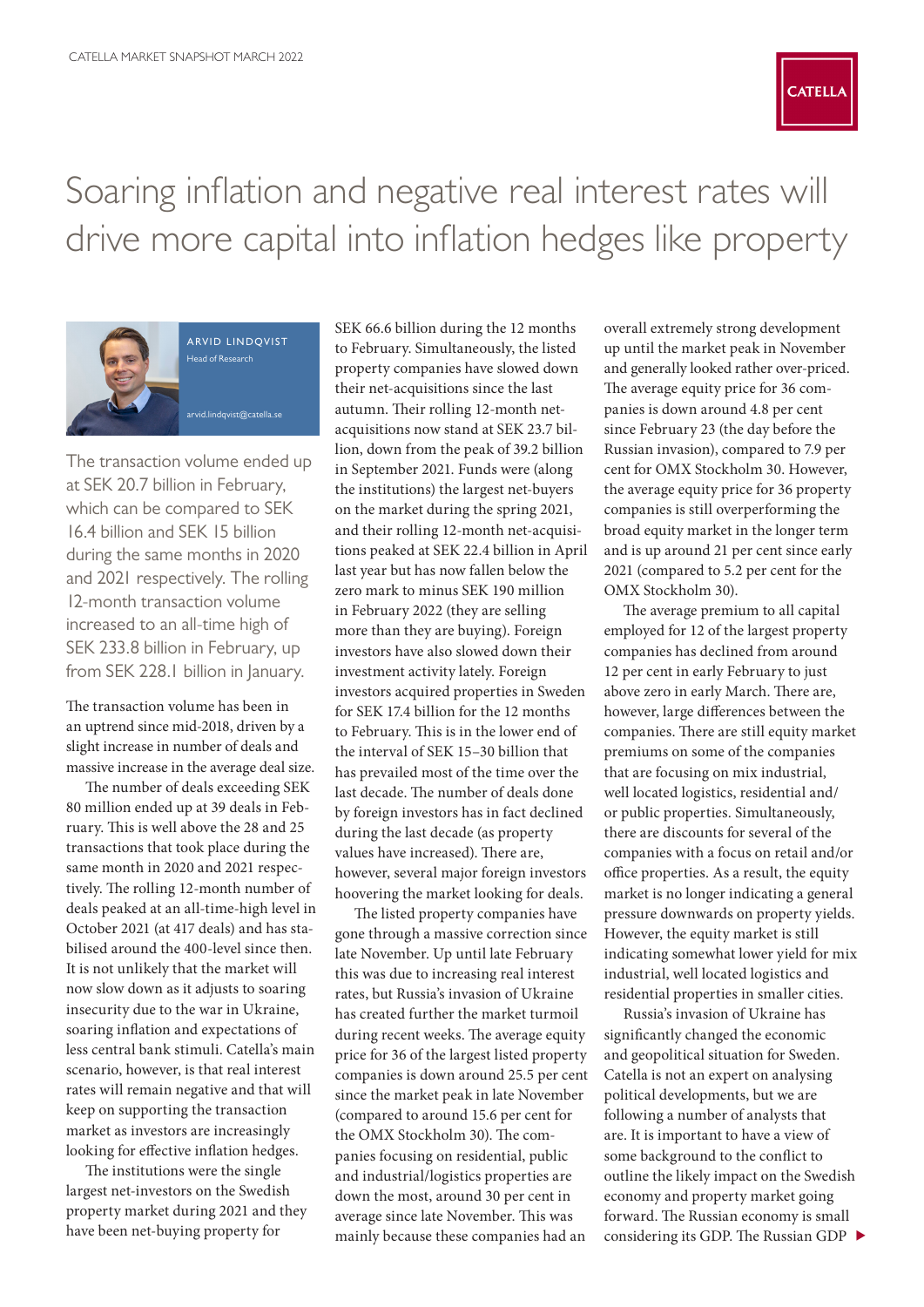in 2021 is expected to be USD 1,770 billion compared to USD 4,210 billion for Germany, USD 1,420 billion for Spain and USD 630 billion for Sweden. However, the Russian economy is huge considering their massive natural resources. Especially regarding oil, gas, and a number of other commodities. Russia stands for around 25 per cent of the global gas production and provides around 40 per cent of EU's gas consumption. Russia is the world's third largest oil producer behind the United States and Saudi Arabia and stands for over 10 per cent of the total global oil production. The Russian regime has not been able to diversify its economy over the last 20 years, and therefore Russia is in a vulnerable position in the long-term when the rest of the world continues their energy transition (towards renewables). However, in the short term, Russia is in a rather strong position (or at least was up until the invasion). Massive fiscal and monetary stimuli ensured that the European economy recovered rather quickly from the coronavirus pandemic and the European economies are dependent on Russian oil and gas to be able to keep up the economic growth. According to the analysts we are following, it is likely that Putin (prior to the invasion) saw this as a good opportunity to restore Russian power in some of the former Soviet Union territories (before Europe moves away from Russian oil and gas).

Russia is an autocratic country like Belarus, Venezuela, Syria, and China. These autocracies are run by networks of kleptocratic financial structures, security services and propaganda channels. Putin and his networks of cronies (like the networks of Lukashenko in Belarus and Assad in Syria) are convinced that a regime change will lead to their ruin, imprisonment, exile or even death. This means that there are barely any limits on what these authoritarian leaders are willing to do to stay in power. One example is the Maduro model (named after the Venezuelan leader). Over the last years, Maduro has accepted that his country

completely collapsed economically and is almost entirely isolated on the global stage, as long as he remains in power. (It is ironic that the US now are in talks with Maduro to secure alternative oil supply to Russia.) We have seen an even worse development in Syria during the last decade. In addition, it became clear for autocratic leaders around the world from the Arab Spring in 2010–2011 that democratic revolutions can be very contagious and easily get out of control. According to the political analysts Catella is following, Putin was shocked by the democratic revolutions in Georgia, Ukraine and Kyrgyzstan during the last 15 years. He did also brutally crush protests in Russia on several occasions during the 2010s. One major difference between Russia and the other autocratic countries is that Russia is one of the two major nuclear powers. As an effect, it is not an option for NATO to enter a direct war with Russia. The only remaining options are providing Ukraine with weapons and imposing massive economic sanctions on Russia (the big question is when/if the European countries will impose sanctions on Russian oil and gas). However, these sanctions are now really backfiring on the global economy. Prices on all types of commodities are soaring, including energy and food, and starvation in several developing countries will soon be a real threat (Russia and Ukraine together stand for over 25 per cent of the global wheat production). Europe is especially vulnerable in this aspect. The most probable scenario according to the political analysts we follow is that Putin will not back down, and the war will go on for quite a while. Although the economic sanctions may gradually be removed when/if Russia starts to de-escalate, the Western economies will likely be hesitant in doing business with Russia from now on. It is likely that the global economy will increasingly be divided into two blocs with China and Russia on one side and the EU, the UK and the USA on the other side. In other words, the inflation pressure that we see now is most likely not temporary. The



price increases can, however, be milder or more severe depending on how long it takes before some type of peace deal/ de-escalation of the war is reached.

For years, Catella has seen a stagflation scenario (the combination of low economic growth and high inflation) as the most likely macroeconomic scenario in the medium term. The current development in Ukraine is further strengthening this stagflation scenario. Before Russia's invasion, Catella expected that inflation would temporary fall back during the first half of 2022 (mainly due to lower year-on-year growth rates in several commodities) before entering a long-term uptrend. This temporary decline will likely not play out now. The soaring energy and commodity prices will instead push up inflation throughout 2022. The higher inflation will off course strangle consumers and thereby the economic growth. In addition, total debt levels (government, corporate and household debts) in the developed world are at historical highs. In Sweden, especially the household debt levels are extremely high (historically high housing prices is the other side of this coin). Swedish households also tend to have very short capital maturity, which make them sensitive to increasing interest rates. The authorities in the Western economies are aware of the fact that we need economic growth to serve these high debt levels. If higher consumer prices slow down economic growth too much, there is a high risk that the debt load collapses, and we end up in a global credit crunch/recession. The authorities will likely need to compensate consumers for the higher prices, partly through larger fiscal deficits (this is hard in many countries due to high public debt levels, not in Sweden though) but also through more monetary stimuli. However, monetary stimuli in a high inflation environment are not well in line with the central banks' inflation targets, especially if it is hard to argue that the inflation impulse is temporary. The response of central banks is therefore important. What will be most important, economic growth or  $\blacktriangleright$